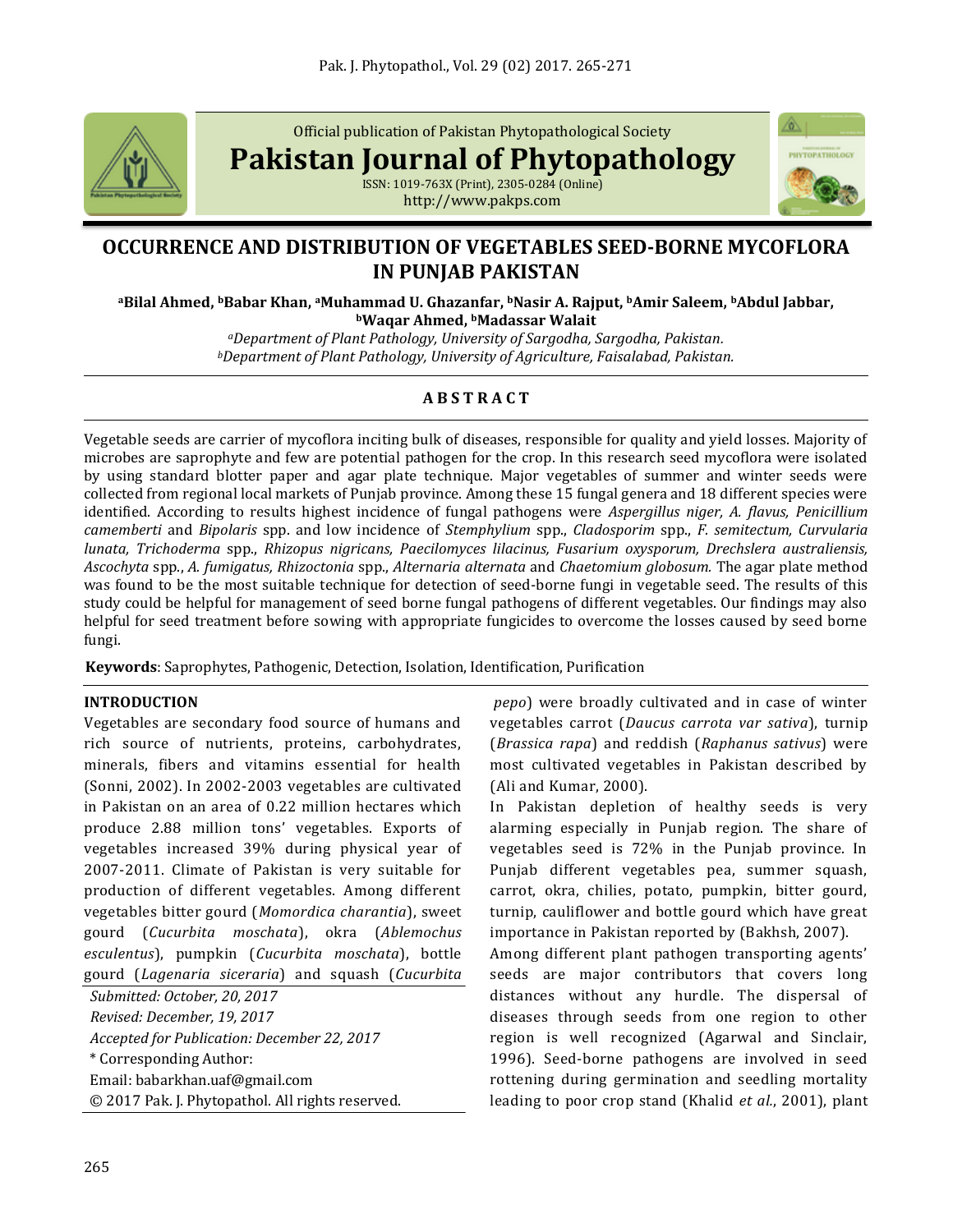growth reduction and low yield of crops (Kubiak and Korbas, 1999; Dawson and Bateman, 2001). Due to contamination of seeds initiation of local infection that reduce the germination rate, abortion of seed, seed rot, stunted growth, viability, and permeability. The main root rotting fungi that cause heavy losses to crops are *Phytophthora* spp.*, Verticillium* spp. *Rhizoctonia* spp., *Pythium* spp., and *Phytophthora* spp. The fungal attack increased due to poor storage that causes discoloration, decaying of seed and mycotoxin production (Logrieco *et al.,* 2003). Thus in present study we concentrated on isolation, identification and purification of vegetables seed borne fungi existing in different districts of Punjab, Pakistan.

#### **MATERIALS AND METHODS**

**Collection of seed samples:** The seed samples were collected according to their area of production from different local markets, corporations, seed stores and research centers from Punjab province during winter and summer 2013-15 (Table 1). All seeds were categorized and preserved in polythene bags and stored according to dispensing conferring method (Yuan *et al*., 1997). In each lot 400 seeds were separated and used to check the pathogen infection by using blotter paper and agar plate methods (ISTA, 1993). All experiments were conducted in Department of Plant Pathology research area University college of Agriculture Sargodha.

| Name of vegetable | Botanical name            | Family              | Summer/winter | Place of collection |
|-------------------|---------------------------|---------------------|---------------|---------------------|
| Bitter gourd      | Momordica charantia       | Cucurbitaceae       | Summer        | <b>Bhakkar</b>      |
| Bottle gourd      | Lagenaria siceraria       | Cucurbitaceae       | Summer        | Multan              |
| Carrot            | Daucus carrota var sativa | Apiaceae            | Winter        | Vehari              |
| Cucumber          | Cucumis sativus           | Cucurbitaceae       | Summer        | Multan              |
| 0kra              | Abelmochus esculentus     | Malvaceae           | Summer        | Mianwali            |
| Pea               | Pisum sativum             | Fabaceae            | Winter        | Narrowal            |
| Pumpkin           | Cucurbita moschata        | Cucurbitaceae       | Summer        | Narowal             |
| Radish            | Raphanus sativus          | <b>Brassicaceae</b> | Winter        | Sargodha            |
| Summer squash     | Cucurbita pepo            | Cucurbitaceae       | Summer        | Chiniot             |
| Turnip            | Brassica rapa             | <b>Brassicaceae</b> | Winter        | Sargodha            |

Table 1. Sources and localities for seed samples of various vegetables.

**Agar plate method:** Potato dextrose agar medium was prepared for fungal growth and sterilized at 121°C for 20 minutes at 15 psi pressure. After sterilization media cooled until mild hot and poured 15 ml in each Petri dish having 90 cm diameter. Seeds were surface sterilized with 1% NaOCl solution one and half minute and give three washes in sterilized double distilled water. After surface sterilization seeds were placed in Petri dishes containing media and incubate at 22  $^{\circ}$ C  $\pm$  1  $^{\circ}$ C for 5 to 7 days in an incubator. All processes were carried out under laminar flow chamber to maintain hygienic condition.

**Standard blotter paper technique:** Evaluation of seed borne mycoflora was done by using standard blotter paper technique. In this technique sterilized blotter paper was used in Petri dishes in spite of any medium. The 5-10 surface sterilized seeds were transferred in Petri dishes containing wet blotter paper in three layers and incubate at 25°C and maintain light and dark conditions (Anonymous, 1996). After germination of fungal mycoflora all fungal colonies were purified and observed under stereo microscope. The bud tip of each fungus was isolated and purified on other plates

containing media for further identification. Each fungus was identified according to their physical and morphological properties by using illustrated genera (Nelson *et al*., 1983; Booth, 1971; Raper and Fennel, 1965). All treatments were replicated three times. Percentage frequency of seed borne mycoflora was estimated by using formula:

Percentage mean frequency  $=$   $\frac{\text{No. of infected seed}}{\text{Total number of seed}} \times 100$ 

**Isolation and purification of seed-borne mycoflora:**  Isolation was done on the basis of tissue symptoms to find out the association of specific mycoflora by taking hyphal bud tip or single spore from growing colony on seeds and purified on alternate Petri dishes containing PDA media.

**Single spore technique:** In case of single spore technique, serial dilutions of spore suspension from seven days old culture were made in sterilized distilled water until a solution containing 10-15 spores/ml was achieved. One mL of this diluted spore suspension was poured in Petri dish containing two percent plain agar autoclaved for 15 minutes under aseptic conditions. Spore suspension was evenly distributed by tilting the Petri plate in various directions. After few minutes,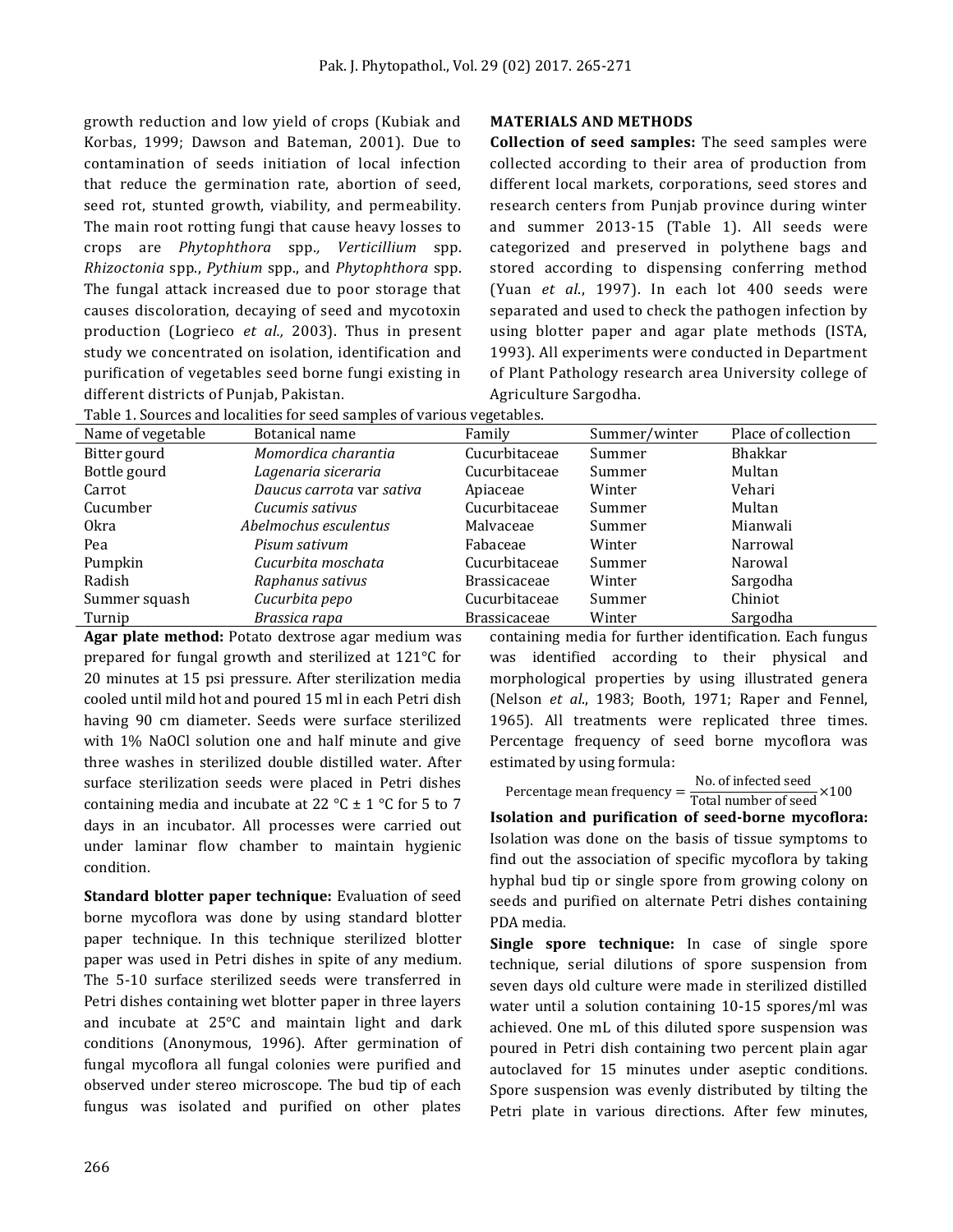excess suspension was removed from Petri-dishes. Inoculated Petri dishes were incubated at 24 ±2°C for 24 hours. Germinating single spore was located and marked under the microscope and transferred on 2 percent PDA slants, aseptically. Inoculated slants were subsequently allowed to grow and sporulate.

**Hyphal tip method:** The method is same as described previous except that in its place of single spore, hyphal tip was marked and transferred on two per cent PDA slants.

**Identification:** Identification of isolated fungi was done by using synoptic key (Mathur and Kongsdal, 2003).

**Statistical Analysis:** Statistical analysis of all experimental data was done by using MSTAT statistical software.

### **RESULTS**

The purpose of this research was to evaluate the presence of mycoflora on vegetables seeds. Identification of different fungi was done on the basis of morphology of fungal colony, spore and hyphal structure under compound microscope according to illustrated genera of fungi. There are 15 genera and 18 fungal species were identified on the basis morphology (Table. 2).

| Table 2. Identification of all isolated fungi on the basis of Morphology |                                                                                                   |                                                |                                                          |  |  |  |  |  |  |
|--------------------------------------------------------------------------|---------------------------------------------------------------------------------------------------|------------------------------------------------|----------------------------------------------------------|--|--|--|--|--|--|
| Fungi Name                                                               | Colony colour/Shape                                                                               | Spore / Conidia                                | Hyphal stucture                                          |  |  |  |  |  |  |
| Aspergillus niger                                                        | Date brown with white to cream thick<br>mat of floccose mycelia at the edge                       | Conidia were biseriate<br>and globose in shape | Fusiform shaped                                          |  |  |  |  |  |  |
| A. fumigatus                                                             | Greenish grey with colorless mycelia                                                              | Rod shaped conidia                             | Filamentous hyphae                                       |  |  |  |  |  |  |
| A. flavus                                                                | Yellow green with white mycelia at the<br>edges                                                   | The conidia were rough                         | Septate and hyaline with<br>thread like branching        |  |  |  |  |  |  |
| Alternaria<br>alternata                                                  | Colonies were brown segmented mycelia                                                             | Solitary apical spores                         | Muriform shaped hypahe                                   |  |  |  |  |  |  |
| Bipolaris spp.                                                           | Black, velvet colonies and mycelium<br>practically absent                                         | Black and shiny conidia                        | Hyaline and pseudosepta                                  |  |  |  |  |  |  |
| Chaetomium<br>globosum                                                   | Colonies were cottony appearance with<br>brown to blackish mycelium                               | Unidentifiable conidia                         | Football shaped                                          |  |  |  |  |  |  |
| Cladosporim<br>spp.                                                      | Long, branching filamentous structure                                                             | Ovoid, oblong, spherical<br>and lemon-shaped   | Long filamentous                                         |  |  |  |  |  |  |
| Fusarium<br>oxysporum                                                    | White to purple mycelium with distinct<br>orange sporodochia                                      | Smooth or rough walled                         | Fusiform, slightly curved<br>and pointed at the tip      |  |  |  |  |  |  |
| F. semitectum                                                            | Mostly straight with aerial mycelium                                                              | Simple or branched                             | Hyaline and septate                                      |  |  |  |  |  |  |
| Paecilomyces<br>lilacinus                                                | Colonies were faint violet or mauve<br>colouration which may change into a<br>reddish grey colour | Long chain conidia                             | Hyaline and smooth walled<br>hyphae                      |  |  |  |  |  |  |
| Penicillium<br>camemberti                                                | Colonies form a hard, white crust<br>structures of mycelium                                       | Rough and smooth                               | Thread-like hyphae                                       |  |  |  |  |  |  |
| Rhizoctonia spp.                                                         | At initial stage colonies were colorless<br>but become brown at maturity                          | Irregular shaped                               | Separated hyphae                                         |  |  |  |  |  |  |
| Rhizopus<br>nigricans                                                    | A unicellular to a dimorphic or<br>filamentous appearance                                         | Unidentifiable conidia                         | Filamentous, branching and<br>generally lack cross walls |  |  |  |  |  |  |
| Stemphylium<br>spp.                                                      | Colonies were brownish to black in color<br>with suede to cottony surface                         | Spore has a transverse<br>septation            | Dematiaceous hyphae                                      |  |  |  |  |  |  |
| <b>Trichoderma</b><br>spp.                                               | Colonies were transparent or whitish in<br>colour                                                 | Compact or loose tufts                         | Highly branched                                          |  |  |  |  |  |  |
| Curvularia<br>lunata                                                     | Colonies were brown to black colour,<br>hairy, velvety or woolly in shape                         | Smooth texture conidia                         | 3 septa and 4 cells with<br>curved appearance            |  |  |  |  |  |  |
| Drechslera<br>australiensis                                              | A gray to dark blackish brown colour<br>mycelium                                                  | Straight or cylindrical                        | Solitary, flexible and<br>septate                        |  |  |  |  |  |  |
| Ascochyta spp.                                                           | Brown to black colour mycelium                                                                    | Pear shaped conidia                            | Varied shaped                                            |  |  |  |  |  |  |
|                                                                          | Results showed that both techniques confirmed the                                                 |                                                | Chaetomium spp. The plant pathogenic fungi Drechslera    |  |  |  |  |  |  |

dominance of saprophytic fungi which were *Rhizopus*  spp.*, Aspergillus* spp.*, Curvularia* spp.*, Penicillium* spp. and spp.*, Bipolaris* spp.*, Macrophomina* spp.*, Ascochyta* spp. and *Fusarium* spp were also dominant in few seeds.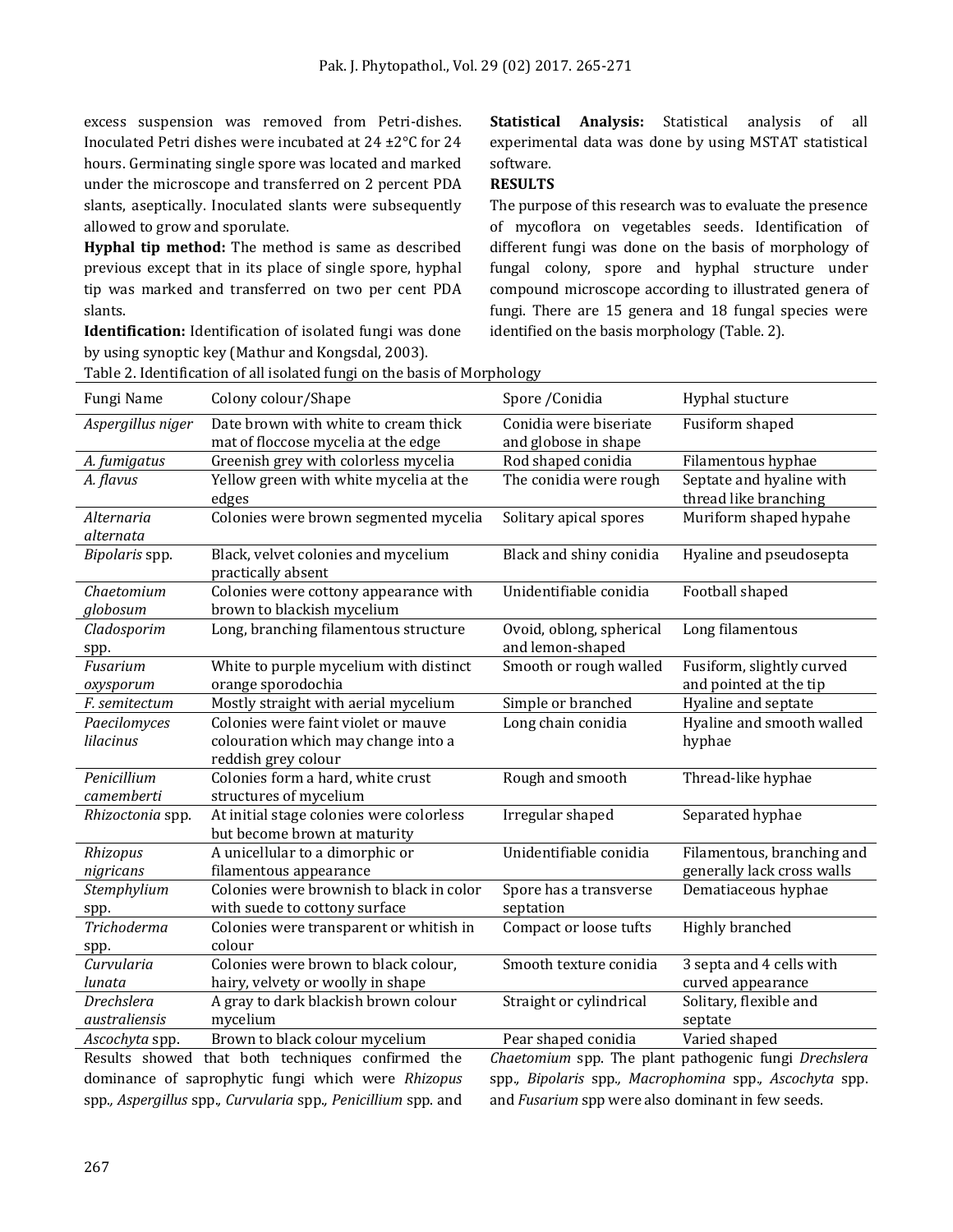| S.No. | Vegetable     | Overall fungal isolates                                                               | Dominant fungus            |
|-------|---------------|---------------------------------------------------------------------------------------|----------------------------|
| 1     | Carrot        | A. niger, A. fumigatus, A. flavus, A. alternata, C. globosum, Cladosporium spp., P.   | Bipolaris spp., Curvularia |
|       |               | lilacinus, P. camemberti, Rhizoctonia spp.                                            | lunata                     |
| 2     | Cucumber      | A. niger, A. fumigatus, A. flavus, Bipolaris spp., P. camemberti, Rhizoctonia spp.,   | Drechslera australiensis,  |
|       |               | Stemphylium spp.,                                                                     | Ascochyta spp.             |
| 3     | <b>Okra</b>   | A. niger, A. flavus, A. alternata, C. globosum, F. oxysporum, P. camemberti,          | A. niger, A. alternata     |
|       |               | Rhizoctonia spp., R. nigricans, Trichoderma spp.,, C. lunata                          |                            |
| 4     | Pea           | A. niger, A. flavus, Bipolaris spp., C. globosum, Cladosporium spp., F. oxysporum, P. | A. niger, A. flavus, F.    |
|       |               | camemberti, D. australiensis, Ascochyta spp                                           | oxysporum                  |
| 5     | <b>Bottle</b> | A. niger, A. flavus, Bipolaris spp., Cladosporium spp., F. semitectum, P.             | A. niger, A. flavus,       |
|       | guard         | camemberti, R. nigricans, D. australiensis                                            | Bipolaris spp., R.         |
|       |               |                                                                                       | nigricans                  |
| 6     | Summer        | A. niger, A. flavus, A. alternata, Bipolaris spp, C. globosum, P. lilacinus, P.       | A. alternata, A. niger, P. |
|       | squash        | camemberti, Stemphylium spp., C. lunata                                               | lilacinus                  |
| 7     | Turnip        | A. niger, A. fumigatus, A. flavus, Bipolaris spp., F. oxysporum, F. semitectum, P.    | Ascochyta spp. A. flavus,  |
|       |               | lilanicus, P. camemberti, R. nigricans, T. harzianum                                  | F. oxysporum, C. lunata    |
| 8     | Reddish       | A. niger, A. fumigatus, A. flavus, A. alternata, Bipolaris spp., C. globosum, F.      | Ascochyta spp. A. flavus,  |
|       |               | oxysporum, F. semitectum, P. camemberti, Rhizoctonia spp,                             | Bipolaris spp., C. lunata  |
| 9     | Pumpkin       | A. niger, A. fumigatus, A. flavus, A. alternata, Bipolaris spp., C. globosum, P.      | R. nigricans               |
|       |               | lilacinus, P. camemberti, Rhizoctonia spp., Trichoderma spp.,, D. australiensis,      |                            |
|       |               | Ascochyta spp                                                                         |                            |
| 10    | Bitter gourd  | A. niger, A. fumigatus, A. flavus, A. alternata, Bipolaris spp., Chaetomium           | Curvularia lunata          |
|       |               | globosum, F. oxysporum, P. lilacinus, P. camemberti, C.lunata, Ascochyta spp.         |                            |

#### General prevalence of fungi was as following in the table.

The agar plate method was more affective then blotter paper method. In agar plate method fungal growth is higher than blotter paper and separation of different fungi on the base of morphology was easy than blotter paper method. Very high growth difference observed between these two scientifically

proven methods. Due to high nutrient concentrations PDA medium boost the growth of fungal pathogen than blotter paper and highest fungal growth was at 25 °C. In agar plate method total isolates production were higher than blotter isolation technique (Table 3 and 4).

Table 3. Mycoflora of different vegetables seeds by using blotter paper method. Bi. G = Bitter gourd, Bo. G = Bottle gourd, Ca  $=$  Carrot, Cu = Cucumber, O = Okra, Pe = Pea, Pu = Pumpkin, R = Reddish, S, S = Summer squash and T = Turnip.

| Sr.              | aarroo aa             | $\mathbf{u}$ is $\mathbf{u}$ in $\mathbf{v}$<br>rea, r a r ampian, r ricadion, oro commici oquasii and r r armpi<br>Frequency (%) of fungus incidence |                        |             |       |                |             |        |          |                 |             |         |
|------------------|-----------------------|-------------------------------------------------------------------------------------------------------------------------------------------------------|------------------------|-------------|-------|----------------|-------------|--------|----------|-----------------|-------------|---------|
|                  | Name of fungus        |                                                                                                                                                       |                        |             |       |                |             |        | Total    |                 |             |         |
| No.              |                       | Bi. G                                                                                                                                                 | Bo. G                  | Ca          | Cu    | $\overline{0}$ | Pe          | Pu     | R        | S.S             | T           | freq.   |
| 1                | A. niger              | 16.02                                                                                                                                                 | 16.02                  | 16.37       | 7.16  | 17.97          | 9.76        | 16.20  | 13.13    | 17.12           | 13.55       | 143.3   |
| $\overline{2}$   | A. fumigatus          | 15.79                                                                                                                                                 | $\cdots$               | 16.25       | 6.59  | $- - - - -$    | $\cdots$    | 16.32  | 14.12    | $\cdots \cdots$ | 14.10       | 83.17   |
| $\overline{3}$   | A. flavus             | 15.64                                                                                                                                                 | 15.65                  | 16.80       | 6.77  | 17.68          | 10.42       | 16.10  | 14.30    | 17.57           | 14.05       | 144.98  |
| $\overline{4}$   | A. alternata          | 15.61                                                                                                                                                 | $- - - - -$            | 15.78       | ----- | 17.30          | $- - - - -$ | 16.13  | 13.47    | 15.83           | $- - - - -$ | 94.12   |
| 5                | Bipolaris spp.        | 14.91                                                                                                                                                 | 14.91                  | $- - - - -$ | 6.61  | $- - - - -$    | 7.24        | 15.80  | 13.62    | 15.29           | 14.85       | 103.2   |
| $\boldsymbol{6}$ | C. globosum           | 13.61                                                                                                                                                 | $- - - - -$            | 15.06       | ----- | 16.75          | 8.83        | 15.35  | 13.12    | 15.25           | $- - - - -$ | 97.97   |
| $\overline{7}$   | Cladosporium<br>spp.  | -----                                                                                                                                                 | 13.39                  | 14.56       | ----- | -----          | 7.47        | -----  |          |                 |             | 35.42   |
| $\, 8$           | F. oxysporum          | 14.85                                                                                                                                                 | -----                  | -----       | ----- | 17.42          | 8.25        | -----  | 13.45    | -----           | 13.40       | 67.37   |
| $\overline{9}$   | F. semitectum         | -----                                                                                                                                                 | 14.94                  | -----       | ----- | -----          | -----       | -----  | 13.17    | -----           | 13.51       | 41.62   |
| 10               | P. lilacinus          | 12.36                                                                                                                                                 | $\cdots$               | 14.15       | ----- | -----          | -----       | 13.73  | $\cdots$ | 12.87           | 12.17       | 65.28   |
| 11               | P. camemberti         | 13.97                                                                                                                                                 | 13.57                  | 15.20       | 5.74  | 15.27          | 17.49       | 14.80  | 12.80    | 14.32           | 12.76       | 135.92  |
| 12               | Rhizoctonia<br>spp.   | 13.25                                                                                                                                                 | -----                  | 14.80       | 6.34  | 15.45          | -----       | 14.32  | 12.65    | 13.75           | -----       | 90.56   |
| 13               | R. nigricans          | $\cdots$                                                                                                                                              | 14.96                  | -----       | ----- | 17.29          | -----       | -----  | -----    | 17.68           | 14.29       | 64.22   |
| 14               | Stemphylium<br>spp.   | -----                                                                                                                                                 |                        |             | 5.97  |                |             |        |          | 13.69           |             | 19.66   |
| 15               | Trichoderma<br>spp.   |                                                                                                                                                       |                        |             |       | 15.75          | -----       | 13.93  |          |                 | 12.67       | 42.35   |
| 16               | C. lunata             | 16.09                                                                                                                                                 | -----                  | 15.55       | ----- | 16.85          | -----       | -----  | -----    | 15.35           | -----       | 63.84   |
| 17               | D. australiensis      | $\cdots$                                                                                                                                              | 14.50                  | 15.70       | 6.50  | -----          | 17.91       | 15.00  | -----    | $- - - - -$     | $- - - - -$ | 69.61   |
| 18               | <i>Ascochyta</i> spp. | 13.31                                                                                                                                                 | $\cdots \cdots \cdots$ | 13.41       | 5.50  | -----          | 6.83        | 13.90  | 12.05    | $- - - - -$     | 12.10       | 77.10   |
|                  | Total frequency       | 175.41                                                                                                                                                | 117.94                 | 183.63      | 57.17 | 167.73         | 94.2        | 181.58 | 135.88   | 168.72          | 147.45      | 1429.71 |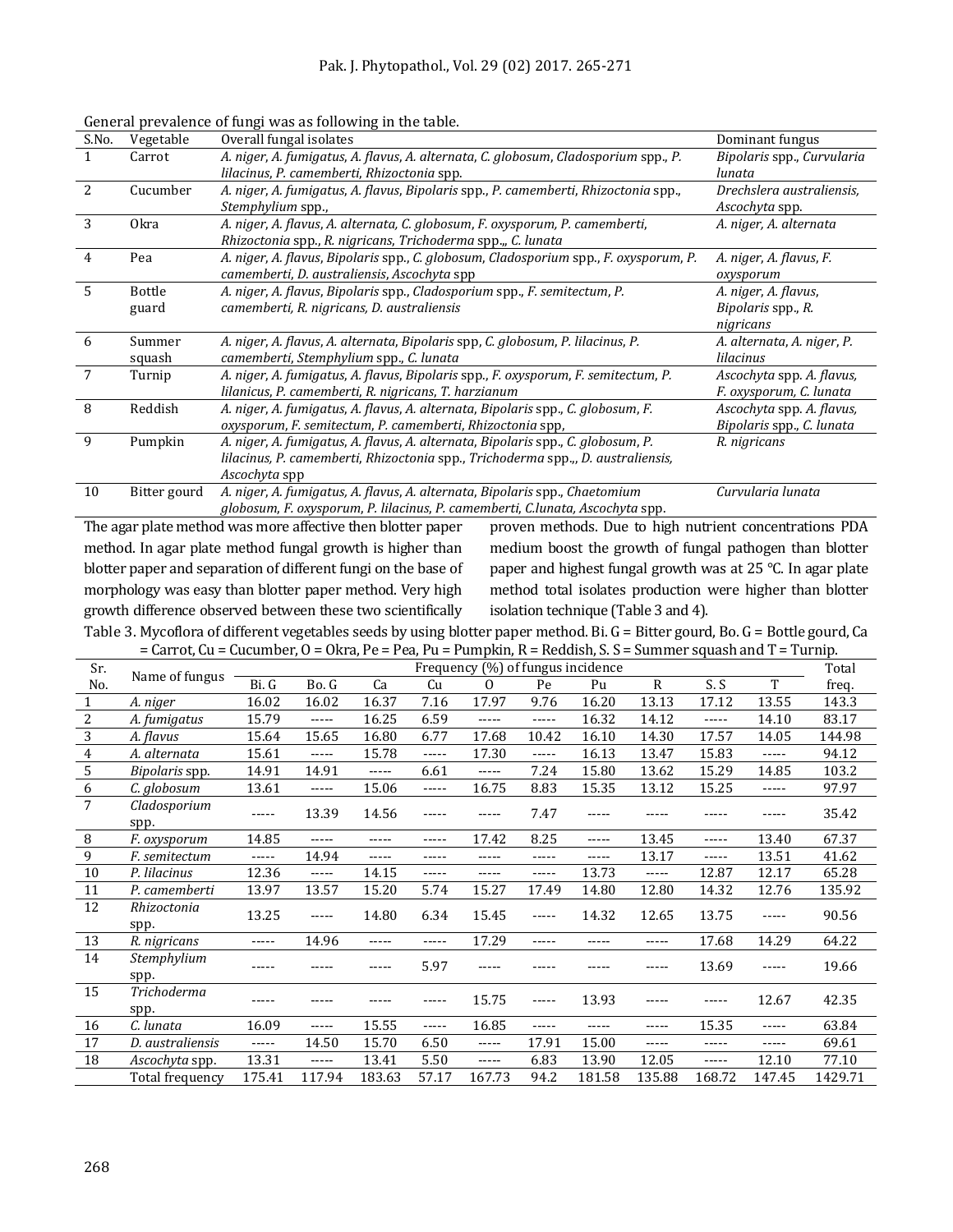Table 4. Mycoflora of different vegetables seeds by using agar plate method. Bi. G = Bitter gourd, Bo. G = Bottle gourd,  $Ca = Carrot, Cu = Cucumber, O = Okra, Pe = Pea, Pu = Pumpkin, R = Reddish, S. S = Summer squash and T =$ Turnip.

| Sr.              |                      | Frequency (%) of fungus incidence |             |             |             |          |        |        |              | Total    |        |         |
|------------------|----------------------|-----------------------------------|-------------|-------------|-------------|----------|--------|--------|--------------|----------|--------|---------|
| No.              | Name of fungus       | Bi. G                             | Bo. G       | Ca          | Cu          | $\Omega$ | Pe     | Pu     | $\mathbb{R}$ | S.S      | T      | freq.   |
| $\mathbf{1}$     | A. niger             | 23.26                             | 21.08       | 22.60       | 27.59       | 24.45    | 24.25  | 20.54  | 17.32        | 8.62     | 16.12  | 205.83  |
| $\overline{2}$   | A. fumigatus         | 23.10                             | -----       | 23.20       | 28.48       | -----    | -----  | 22.70  | 15.08        | -----    | 18.06  | 130.62  |
| $\sqrt{3}$       | A. flavus            | 22.92                             | 22.92       | 22.15       | 26.77       | 13.41    | 22.15  | 22.93  | 16.03        | 7.62     | 17.91  | 194.81  |
| $\boldsymbol{4}$ | A. alternata         | 20.80                             | $- - - - -$ | 19.70       | $- - - - -$ | 13.40    | -----  | 21.06  | 13.35        | 8.46     | -----  | 96.77   |
| $\mathsf S$      | Bipolaris spp.       | 22.59                             | 22.92       | $- - - - -$ | 25.55       | -----    | 20.23  | 21.65  | 14.09        | 8.40     | 15.74  | 151.17  |
| $\overline{6}$   | C. globosum          | 21.64                             | $- - - - -$ | 17.58       | $- - - - -$ | 10.35    | 17.57  | 20.85  | 14.32        | 7.05     | -----  | 109.36  |
| $\overline{7}$   | Cladosporium<br>spp. | -----                             | 21.24       | 11.38       | -----       | -----    | 11.38  | -----  |              |          |        | 44.00   |
| $\, 8$           | F. oxysporum         | 23.22                             | -----       | -----       | -----       | 12.03    | 20.97  | -----  | 15.31        | -----    | 17.87  | 89.4    |
| $\boldsymbol{9}$ | F. semitectum        | -----                             | 22.91       | -----       | -----       | -----    | -----  | -----  | 14.28        | $\cdots$ | 16.92  | 54.11   |
| 10               | P. lilacinus         | 18.80                             | $\cdots$    | 13.65       | -----       |          | -----  | 19.83  | -----        | 5.91     | 13.98  | 72.17   |
| 11               | P. camemberti        | 22.15                             | 22.15       | 14.43       | 26.93       | 12.37    | 14.43  | 20.55  | 15.12        | 7.48     | 14.59  | 170.2   |
| 12               | Rhizoctonia<br>spp.  | 21.58                             | -----       | 13.78       | 25.04       | 12.20    | -----  | 20.30  | 13.47        | 9.19     | -----  | 115.56  |
| 13               | R. nigricans         | -----                             | 25.18       | -----       | -----       | 12.62    | -----  | -----  | -----        | 8.07     | 17.36  | 63.23   |
| 14               | Stemphylium<br>spp.  |                                   |             |             | 22.60       |          |        |        |              | 6.14     |        | 28.74   |
| 15               | Trichoderma<br>spp.  |                                   |             |             | -----       | 11.22    |        | 20.27  |              |          | 16.49  | 47.98   |
| 16               | C. lunata            | 22.53                             | -----       | 22.13       | $- - - - -$ | 12.85    | -----  | -----  | -----        | 9.27     | -----  | 66.78   |
| 17               | D. australiensis     | -----                             | 22.48       | 17.70       | 25.90       | -----    | 17.70  | 20.95  | -----        | -----    | -----  | 104.73  |
| 18               | Ascochyta spp.       | 16.29                             | -----       | 12.53       | 23.68       | -----    | 12.53  | 20.05  | 12.85        | -----    | 13.07  | 111.00  |
|                  | Total frequency      | 258.88                            | 180.88      | 211.33      | 232.54      | 134.9    | 161.21 | 251.68 | 161.22       | 86.21    | 178.11 | 1856.96 |

#### **DISCUSSION**

Many fungal pathogens affect the vegetables production specially cucurbits (Abawi and Widmer, 2000). Pathogens cause various diseases such as Wilt, Rot, Damping off, Anthracnose, Phomopsis black stem, Phoma blight, Scab, Gummy stem blight, Downy mildew, Powdery mildews, Leaf spot and Leaf blight (Zitter *et al.,* 1996; Koike *et al.,* 2006). Seed is the first foundation brick for crop production. Healthy seed is a basic need to maintain and achieve plant populations for maximum yield. Among 16% annual crop losses, plant diseases were recognized as 10% and major contributor is contaminated seed (Fakir, 1983). In previous studies 15 genera and 29 fungal species were isolated from bitter gourd seeds in Pakistan using ISTA techniques (Sultana and Ghaffar, 2007).

Several seed borne fungi prevail on cucurbits including: *Botryodiplodia theobromae, A. alternata, C. lunata, Chaetomium* spp., *D. tetramera, F. equiseti, F. solani* and *F. moniliforme* on gourd seeds and on squash, watermelon, bitter gourd muskmelon and cucumber (Nair, 1982; Mathur, 1990). Several studies also reveal that rice seeds also infected with seed borne fungi (Khan *et al.,* 1988). In cucurbits blotter method was useful for detection of most infectious fungi (Begum and Momin, 2000; Elwakil

and El-Metwally, 2001; Avinash and Ravishankar, 2013). Squash seed results confirm the previous recorded results in Pakistan (Rahim *et al.,* 2013). It is supposed due to the plenty of nutritional elements essential for fungal growth in the agar plate method. Soybean seeds infested with *Alternaria, Curvularia* and *Fusarium* coupled with isolation of *Aspergillus* spp. and *Penicillium*  spp. were commonly found. These fungi cause seed bio deterioration of soybean seed (Chavan, 2011). The seed borne fungi reduce the germination rate, oil contents, carbohydrate, and protein; manipulate other biochemical changes in grains (Ijaz *et al.,* 2001). Fat and protein contents were reduced by *A. flavus, A. terreus, A. nigar, A. fumigates, A. versicolor* reduced the sugar contents (Chavan, 2011). The production of aflatoxin due to *Fusarium* spp. infestation cause devastative impact on seed germination and health (Ozcelik *et al.,* 1990; Frisvad and Thrane, 2004). *Fusarium* species are mostly seed borne or soil borne which cause root rot and damage seedlings and seeds (Anjorin *et al.,* 2008; Liu *et al.,* 2012). Generally, *Rhizoctonia, Phytopathora, Pythium* and *Fusarium* spp. under suitable environmental conditions cause seedling death and also kill the seeds before germination (Leslie *et al.,* 2005; Broders *et al.,* 2007). Our findings provide the base for seed handling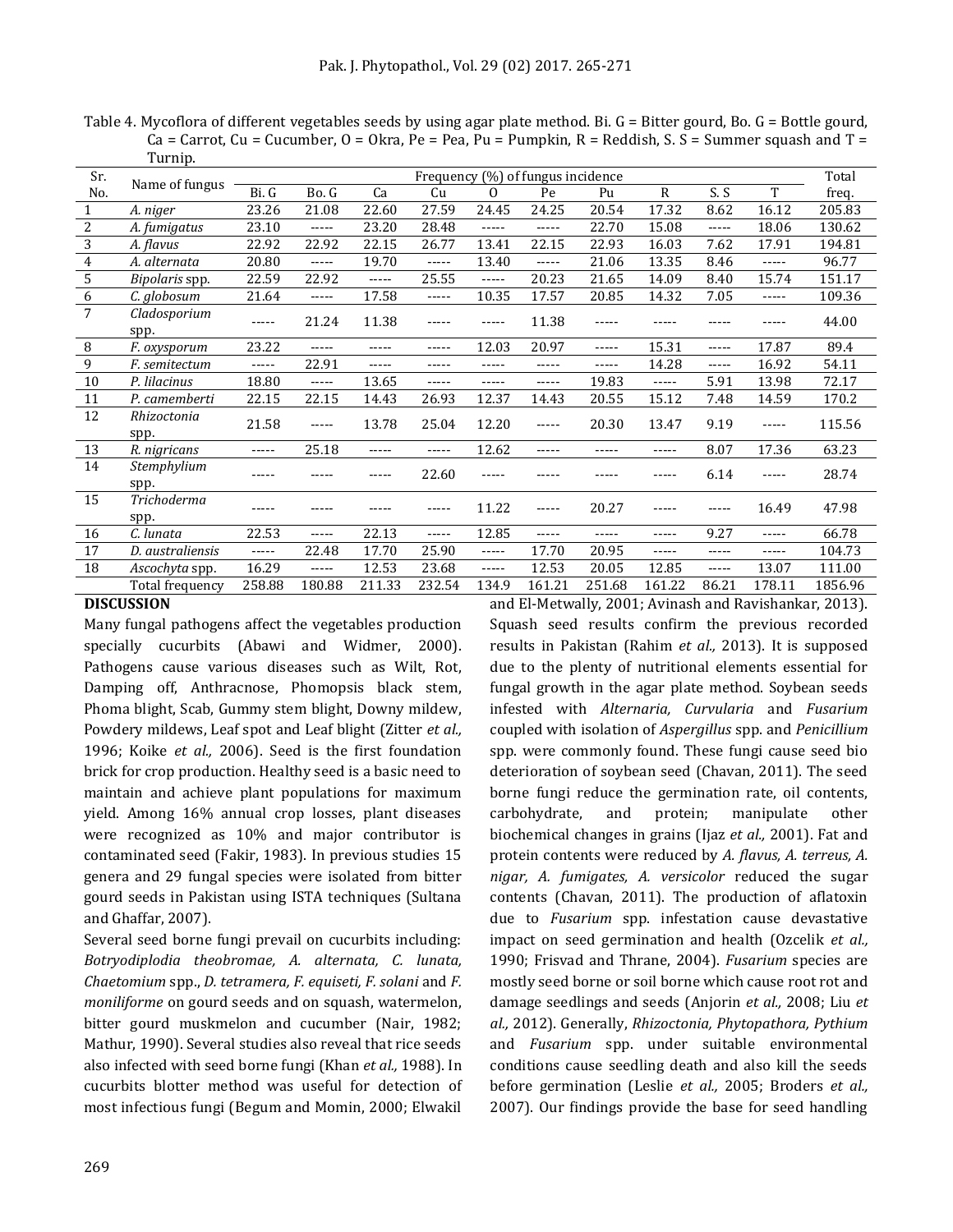before sowing. The relationship of these saprotrophic and pathogenic fungi is well established according to previous reports (Fakhrunnisa and Ghaffar, 2006; Niaz and Dawar, 2009). Our findings also endorse the previous reports.

# **CONCLUSION**

This effort provides the availability of seed standard in our markets that is very alarming. It is proved that seeds of vegetables are contaminated with different soil borne fungi that cause severe losses. Plant pathogenic fungi are prevailing in seeds and that ultimately transferred in farmer's fields which cause fields which cause losses in the form of poor germination and early disease spread. There is a big requirement to screen the seeds for healthy crop and maximum yield.

## **REFERENCES**

- Abawi, G. S. and T. L. Widmer. 2000. Impact of soil health management practices on soilborne pathogens, nematodes and root diseases of vegetable crops. Applied Soil Ecology, 15: 37-47.
- Agarwal, V. K. and J. B. Sinclair. 1996. Principles of seed pathology. CRC Press.
- Ali, M. and S. Kumar. 2000. Problems and prospects of pulses research in India. Indian Farm, 50: 4-13.
- Anjorin, S. and M. Mohammed. 2009. Effects of seedborne fungi on germination and seedling growth of watermelon (*Citrullus lanatus*). Journal of Agriculture and Social Sciences, 5: 77-80.
- Association, I. S. T. 1993. Intermediate rules for seed testing. Seed Science and Technology, 21: 37-41.
- Avinash, T. and V. RavishankarRai. 2013. Identification of diverse fungi related with selected cucurbitaceae vegetables. Journal of Agricultural Technology, 9: 1837-1848.
- Bakhsh, K. 2007. An analysis of technical efficiency and profitability of growing potato, carrot, radish and bitter gourd: A case study of Pakistani Punjab. Unpublished Ph. D. Dissertation, Department of Farm Management, University of Agriculture, Faisalabad, Pakistan.
- Begum, H. and A. Momin. 2000. Comparison between two detection techniques of seed-borne pathogens in cucurbits in Bangladesh. Pakistan Journal of Scientific and Industrial Research, 43: 244-248.
- Booth, C. 1971. Chapter II Fungal Culture Media. Methods in Microbiology. Elsevier, pp. 49-94.
- Broders, K. D., P. E. Lipps, P. A. Paul and A. E. Dorrance. 2007. Evaluation of *Fusarium graminearum*

Associated with Corn and Soybean Seed and Seedling Disease in Ohio. Plant Disease, 91: 1155- 1160.

- Chavan, A. M. 2011. Nutritional changes in oilseeds due to Aspergillus spp. Journal of Experimental Sciences, 2.
- Dawson, W. A. J. M. and G. L. Bateman. 2001. Fungal communities on roots of wheat and barley and effects of seed treatments containing fluquinconazole applied to control take-all. Plant Pathology, 50: 75-82.
- Elwakil, M. A. and M. A. El-Metwally. 2001. Seed-Borne Fungi of Peanut in Egypt: Pathogenicity and Transmission. Pakistan Journal of Biological Sciences, 4: 63-68.
- Fakhrunnisa, M. H. and A. Ghaffar. 2006. In vitro interaction of Fusarium spp., with other fungi. Pakistan Journal of Botany, 38: 1317-1322.
- Fakir, G. 1983. Teaching, training and research activities of seed pathology in Bangladesh. Seed Science and Technology.
- Frisvad, J. C. and R. A. Samson. 2004. Polyphasic taxonomy of *Penicillium* subgenus *Penicillium*. A guide to identification of food and air-borne terverticillate Penicillia and their mycotoxins. Studies in mycology, 49: C174.
- Ijaz, A., S. Anwar, A. Riaz and M. Khan. 2001. Seed borne pathogens associated with wheat seed and their role in poor germination. Pakistan Journal of Phytopathology, 13: 102-106.
- Khan, S., A. Khanzada, S. Nasreen and M. Aslam. 1988. Evaluation of seed health testing techniques for the assessment of seed-borne mycoflora of rice. Pakistan Journal of Agricultural Research, 9: 502- 505.
- Koike, S. T., P. Gladders and A. Paulus. 2006. Vegetable diseases: A colour handbook. CRC Press.
- Kubiak, K. and M. Korbas. 1999. Occurrence of fungal diseases on selected winter wheat cultivars. Postepy Ochronie Roslin, 39: 801-804.
- Leslie, J. F., K. A. Zeller, S. C. Lamprecht, J. P. Rheeder and W. F. O. Marasas. 2005. Toxicity, Pathogenicity, and Genetic Differentiation of Five Species of *Fusarium* from Sorghum and Millet. Phytopathology, 95: 275-283.
- Liu, B., L. Giesler, T. Jackson-Ziems, S. Wegulo, R. Harveson, K. Korus and R. Klein. 2013. Major Fusarium diseases on corn, wheat and soybeans in